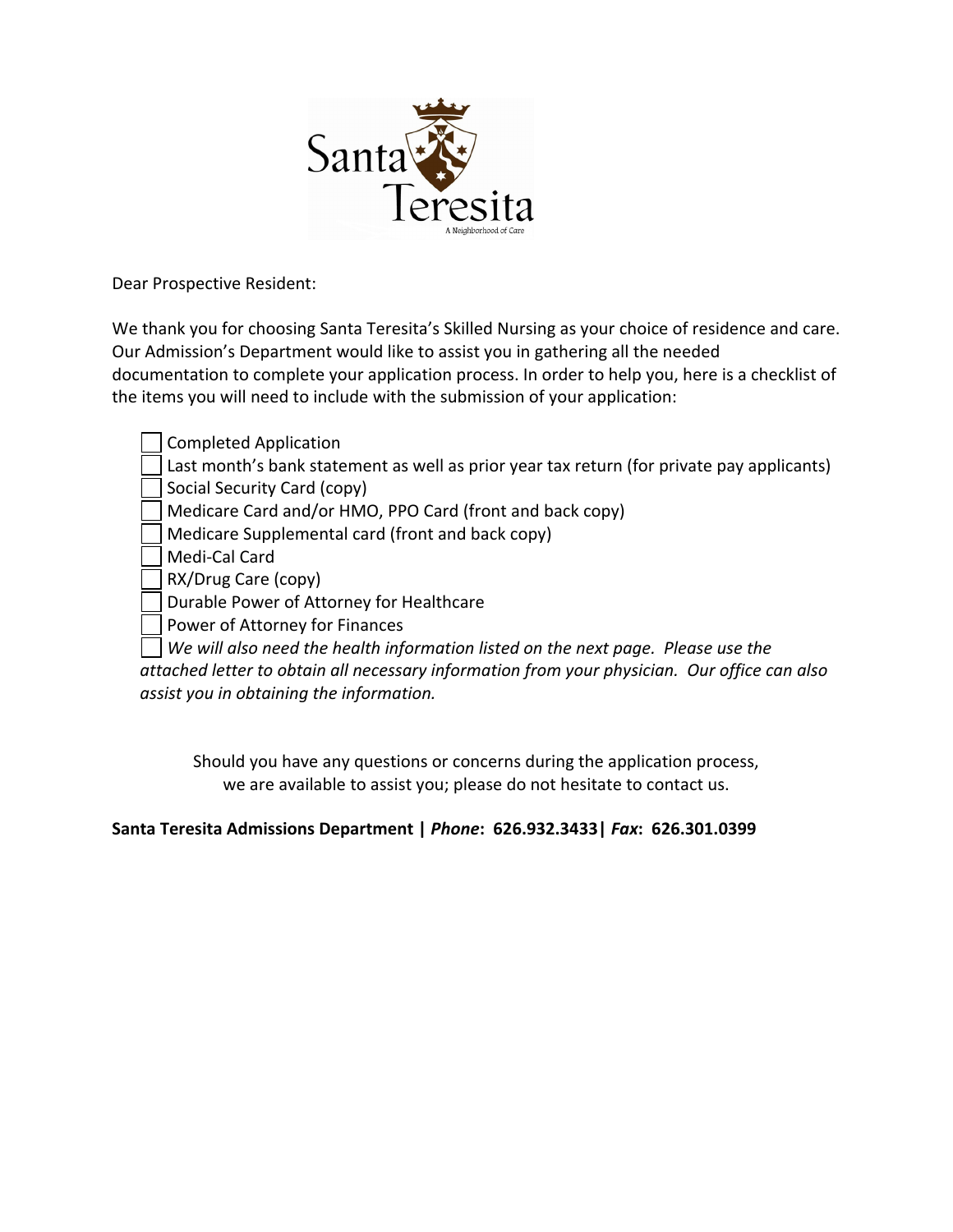

Dear Doctor Your patient, *Sharehoff* is applying for admission to Santa Teresita Manor Skilled Nursing. In order to expedite the admissions process, could you please forward to our office for review the following health information?

Current History & Physical

Results from any recent procedures (video studies, etc.)

Rehab notes (if coming from TCU or another SNF)

Current List of Medications

Psych. Notes

Recent Labs & X‐Rays

Notes on Skin Condition

Thank you for your assistance in our efforts to provide the best care to your patient.

**Santa Teresita Admissions Department |** *Phone***: 626.932.3433 |** *Fax***: 626.301.0399**

**Authorization for Release of Medical Information** *(To be completed by resident or resident's legal representative)*

I hereby authorize release of requested medical information to **Santa Teresita Manor Skilled Nursing, 819 Buena Vista Street, Duarte, CA 91010**

1. SIGNATURE OF RESIDENT AND/OR RESIDENT'S LEGAL REPRESENTATIVE

2. ADDRESS 3. DATE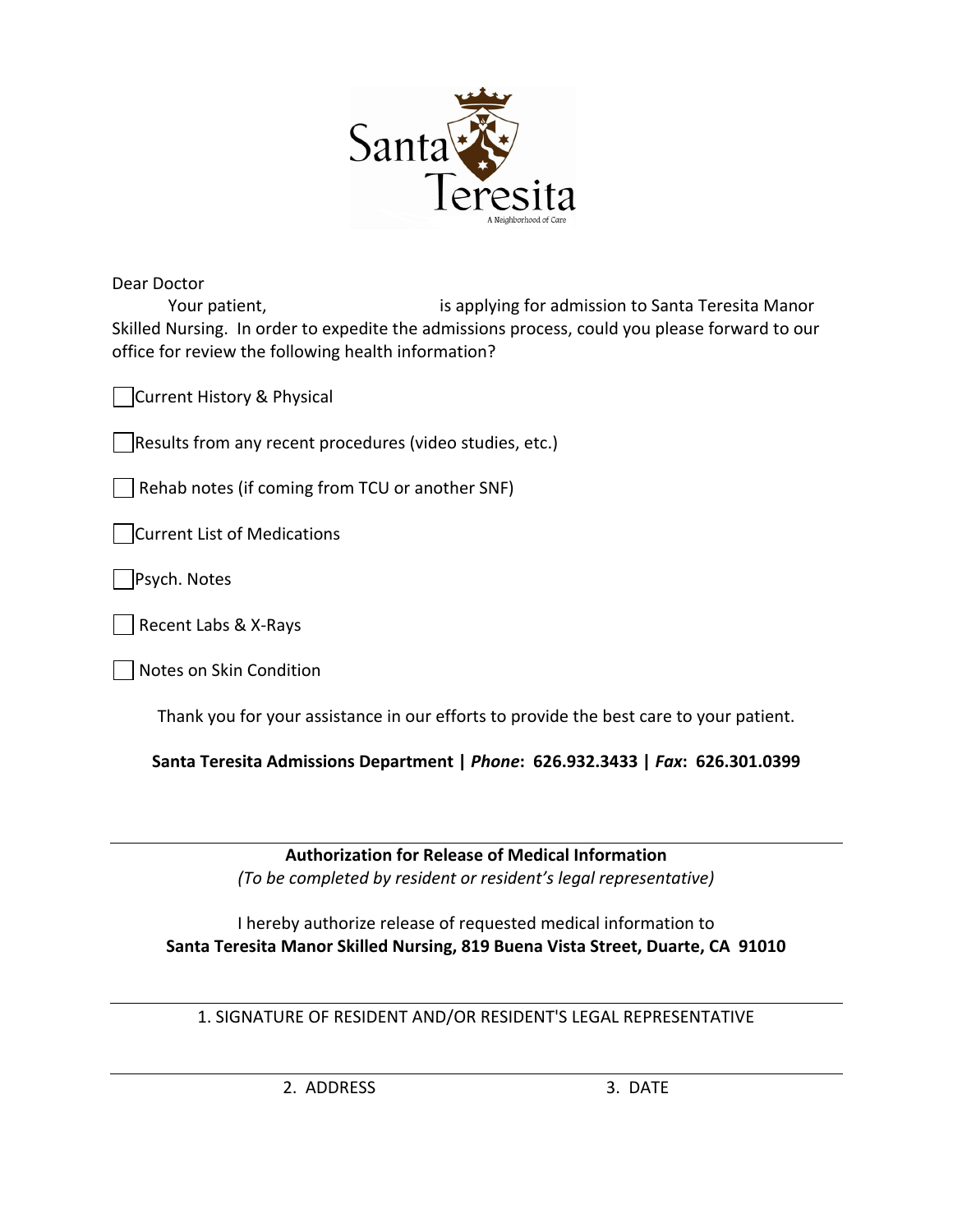

Santa Teresita-Manor Skilled Nursing License #950000125 819 Buena Vista Street | Duarte, CA 91010-1703| 626.359.3243

## **Skilled Nursing Application**

| <b>Applicant Information:</b>                                                                                                                                                                                                             |         |              |            |
|-------------------------------------------------------------------------------------------------------------------------------------------------------------------------------------------------------------------------------------------|---------|--------------|------------|
|                                                                                                                                                                                                                                           |         |              |            |
|                                                                                                                                                                                                                                           |         |              |            |
| Street                                                                                                                                                                                                                                    | City    | <b>State</b> | Zip Code   |
|                                                                                                                                                                                                                                           |         |              |            |
| Birthplace: ___________                                                                                                                                                                                                                   |         |              |            |
| Medicare Number: ___________________________________ Medi-Cal Number: ______________________________                                                                                                                                      |         |              |            |
| Company                                                                                                                                                                                                                                   | Cert. # |              | Gr/Policy# |
|                                                                                                                                                                                                                                           |         |              |            |
|                                                                                                                                                                                                                                           |         |              |            |
| Hospitalization:<br>Have you been hospitalized in the last 12 months? Yes $\vert \ \vert$ No $\vert \ \vert$ If yes, please, complete the following.                                                                                      |         |              |            |
| Have you been in a Skilled Nursing facility in the last 12 months? Yes $\vert$ No $\vert$ N<br>If yes, please, complete the following:                                                                                                    |         |              |            |
|                                                                                                                                                                                                                                           |         |              |            |
|                                                                                                                                                                                                                                           |         |              |            |
| <b>Emergency Contact Information:</b><br>Contact 1:<br>Mr. $\Box$ Mrs. $\Box$<br>$Miss$    <br>Ms.                                                                                                                                        |         |              |            |
| Address: and the state of the state of the state of the state of the state of the state of the state of the state of the state of the state of the state of the state of the state of the state of the state of the state of t<br>Street: | City:   | State:       | Zip Code:  |

Date: \_\_\_\_\_\_\_\_\_\_\_\_\_\_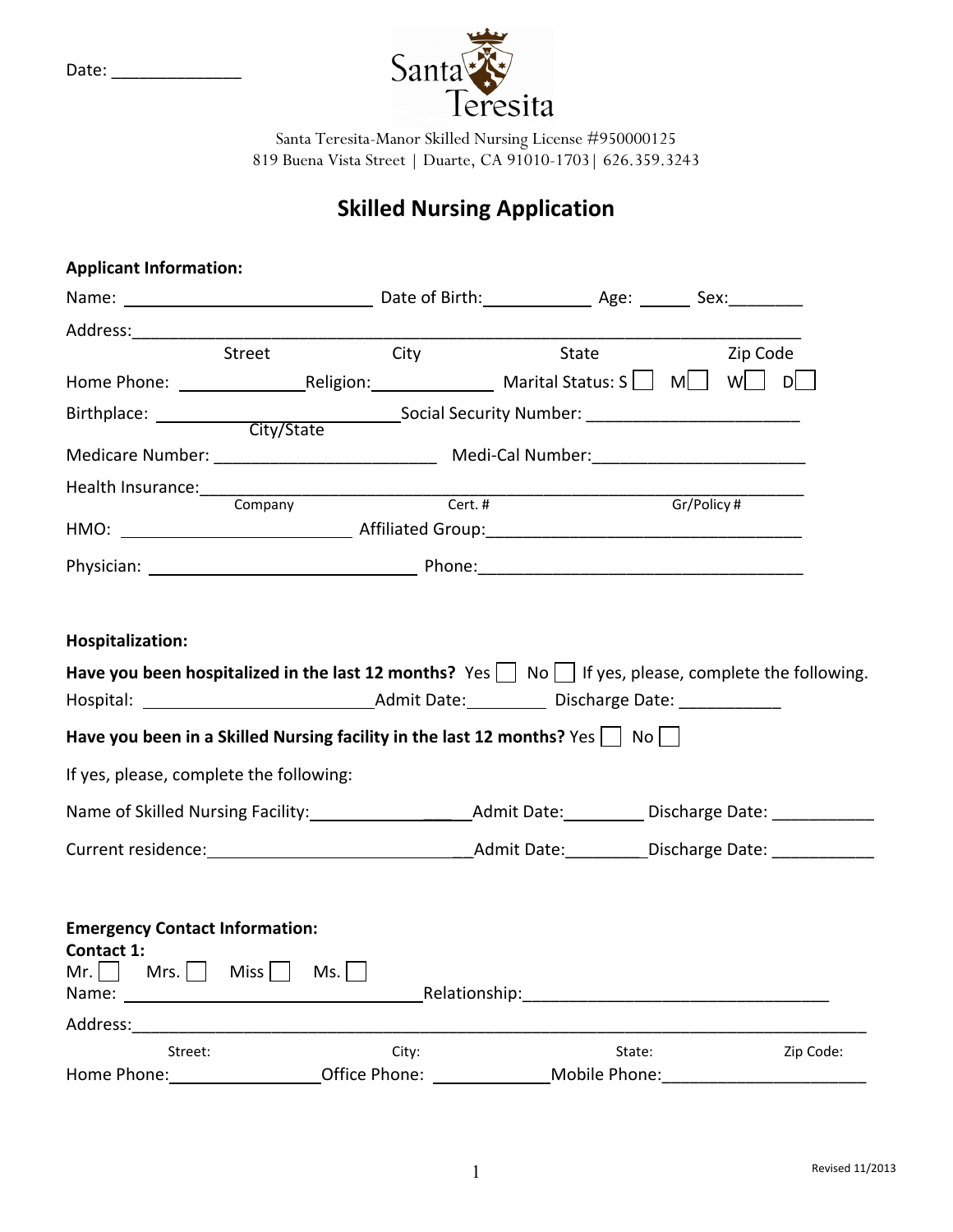**Contact 2:**

| Mr.<br>Mrs.               | <b>Miss</b><br>Ms.                                                                                   |                |           |
|---------------------------|------------------------------------------------------------------------------------------------------|----------------|-----------|
|                           |                                                                                                      |                |           |
|                           |                                                                                                      |                |           |
| Street:                   | City:                                                                                                | State:         | Zip Code: |
|                           | Home Phone: Coffice Phone: Coffice Phone: Mobile Phone:                                              |                |           |
|                           |                                                                                                      |                |           |
| <b>Responsible Party:</b> |                                                                                                      |                |           |
| $Mr.$   Mrs.              | Miss<br>Ms.                                                                                          |                |           |
|                           |                                                                                                      |                |           |
|                           |                                                                                                      |                |           |
| Street:                   | City:                                                                                                | State:         | Zip Code: |
|                           | Home Phone: ___________________Office Phone: _______________Mobile Phone: __________________________ |                |           |
| Charge Account to:        |                                                                                                      |                |           |
|                           | <b>Name</b>                                                                                          | <b>Address</b> | Phone     |

**Mortuary:**  *The State of California requires that the name of a mortuary be designated.*

| Name:                                 |       | Phone: |        |           |
|---------------------------------------|-------|--------|--------|-----------|
| Address:                              |       |        |        |           |
| Street:                               | City: |        | State: | Zip Code: |
| Have pre-need arrangements been made? |       | Yes l  | No     |           |